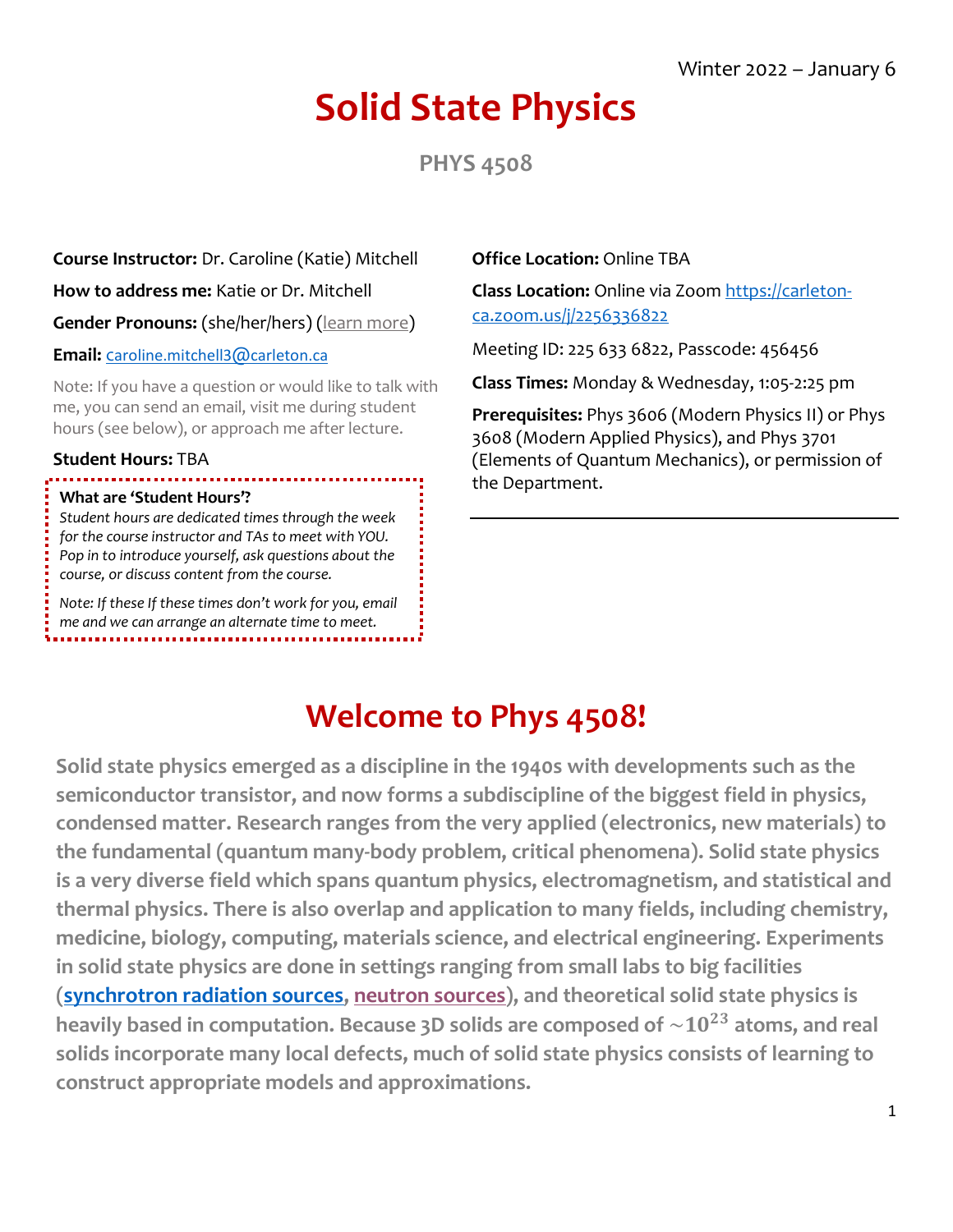#### **Course level learning objectives:**

- 1. Become familiar with and be able to solve problems using basic concepts of solid state physics, including crystal structure and reciprocal lattice, lattice vibrations and phonons, Bloch theorem and electron energy bands
- 2. Develop a foundation for graduate level studies in solid state physics and an appreciation of the field for those pursuing other paths
- 3. Develop the ability to work with 3D structures and in Fourier/reciprocal space
- 4. Develop the ability to apply appropriate approximations and models
- 5. Develop a feel for orders of magnitude in solid state physics (for example, energy and length scales)

#### **Topics and Schedule**

| <b>Weeks</b> | <b>Topics</b>                                                                       | <b>Chapters in Kittel</b> |
|--------------|-------------------------------------------------------------------------------------|---------------------------|
| $1 - 3$      | Crystal structure, bonding, diffraction, and the<br>reciprocal lattice              | 1,2,3                     |
| $4 - 6$      | Lattice waves (phonons) and thermal properties;<br>dispersion and density of states | 4,5                       |
| 6            | Midterm                                                                             |                           |
| 7            | Winter break                                                                        |                           |
| $8 - 11$     | Electrons in solids; free and nearly free electron<br>models, electron energy bands | 6,7                       |
| $11 - 14$    | Selections from semiconductors, magnetism,<br>surface/nanostructures, review        | 8, 11-12, 17-18           |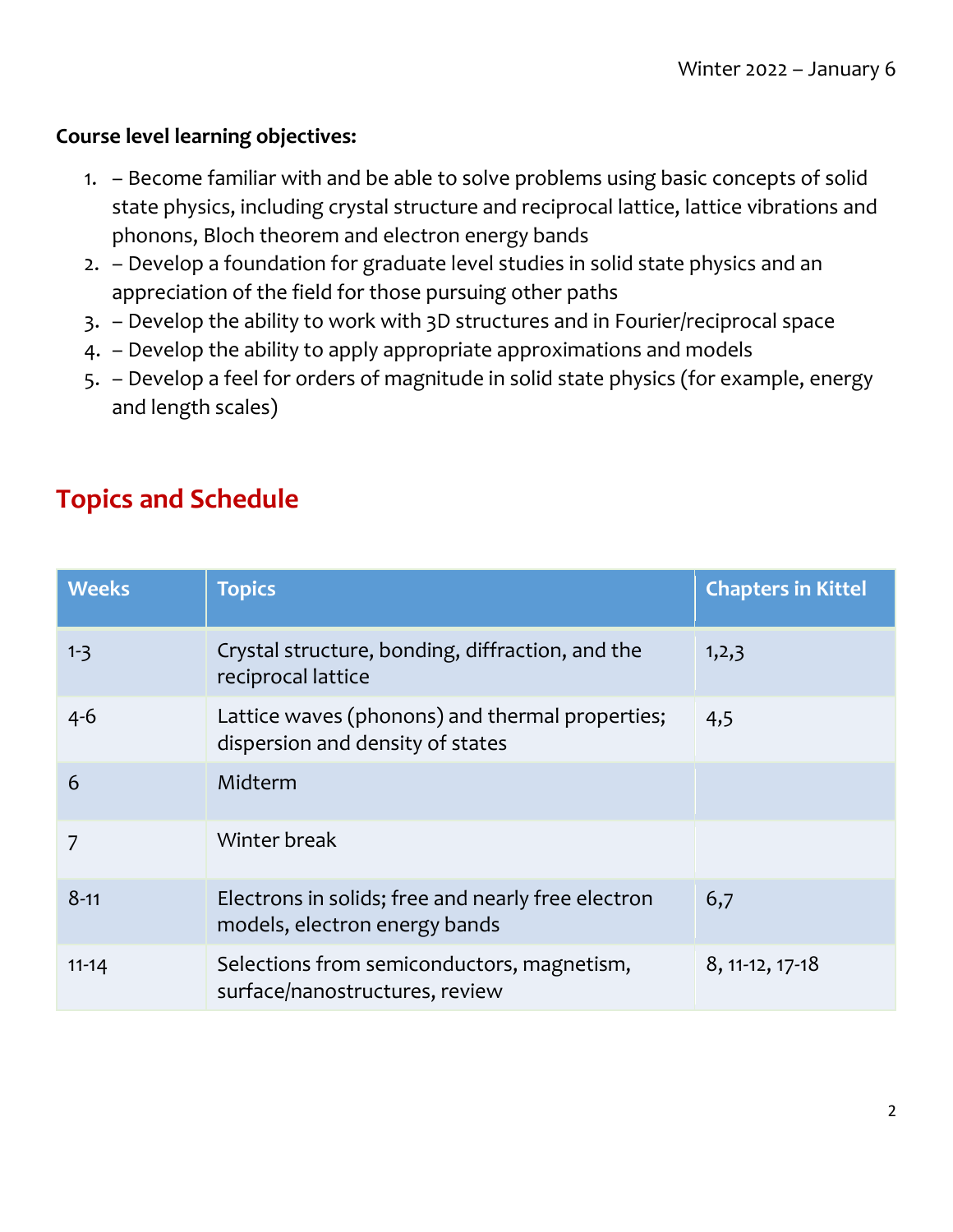### **Learning Materials**

#### **Textbook:**

Kittel, Charles. *Introduction to Solid State Physics, 8th Edition.* Wiley, 2004.

This text is expensive, so a used copy is a good option if available. The  $6<sup>th</sup>$  or  $7<sup>th</sup>$ edition should be fine too, although I don't know if the page numbering is the same, which could make the Reading Assignments trickier. The text can also be found as a pdf online. This book is the classic undergraduate solid state physics text. It covers all the topics at the appropriate level, and has a wealth of reference material, but is quite condensed. The following supplementary texts can be useful to provide different or more in-depth explanations and derivations.

#### **Supplementary Texts:**

Ashcroft, N.W. and Mermin. N.D. *Solid State Physics*

The classic graduate solid state physics textbook; well written, with much more conceptual and mathematical detail than Kittel.

Ibach, H. and Luth. H. *Solid-State Physics: An introduction to the Principles of Materials Science* [\(available free as an E-book on ARES\)](https://brightspace.carleton.ca/d2l/common/dialogs/quickLink/quickLink.d2l?ou=59681&type=lti&rcode=3C6E53FE-2A56-4BA7-B1C5-B1368AAEFEB0-506&srcou=6606&launchFramed=1&framedName=ARES+Reserves)

Covers similar material to Kittel (although fewer topics), sometimes with a different mathematical approach; very good discussion of experimental techniques related to each topic.

Ziman, J.M. *Principles of the Theory of Solids* [\(available free as an E-book on ARES\)](https://brightspace.carleton.ca/d2l/common/dialogs/quickLink/quickLink.d2l?ou=59681&type=lti&rcode=3C6E53FE-2A56-4BA7-B1C5-B1368AAEFEB0-506&srcou=6606&launchFramed=1&framedName=ARES+Reserves)

A concise and readable book, with very nice discussions of concepts; another classic text.

Simon, Steven H. *The Oxford Solid State Basics* [\(available free as an E-book on ARES\)](https://brightspace.carleton.ca/d2l/common/dialogs/quickLink/quickLink.d2l?ou=59681&type=lti&rcode=3C6E53FE-2A56-4BA7-B1C5-B1368AAEFEB0-506&srcou=6606&launchFramed=1&framedName=ARES+Reserves)

A very good modern text with a different organization of topics and conceptual framework. Nice to read, with fun footnotes and trivia. [There is an accompanying set of](https://podcasts.ox.ac.uk/series/oxford-solid-state-basics)  [lectures on YouTube.](https://podcasts.ox.ac.uk/series/oxford-solid-state-basics)

#### **Technology Checklist:**

- $\Box$  An internet-enabled computer (laptop/desktop)
- $\Box$  Zoom software installed on computer (can also install on phone as backup!)
- □ Access to reliable internet
- Webcam
- $\Box$  Headset with microphone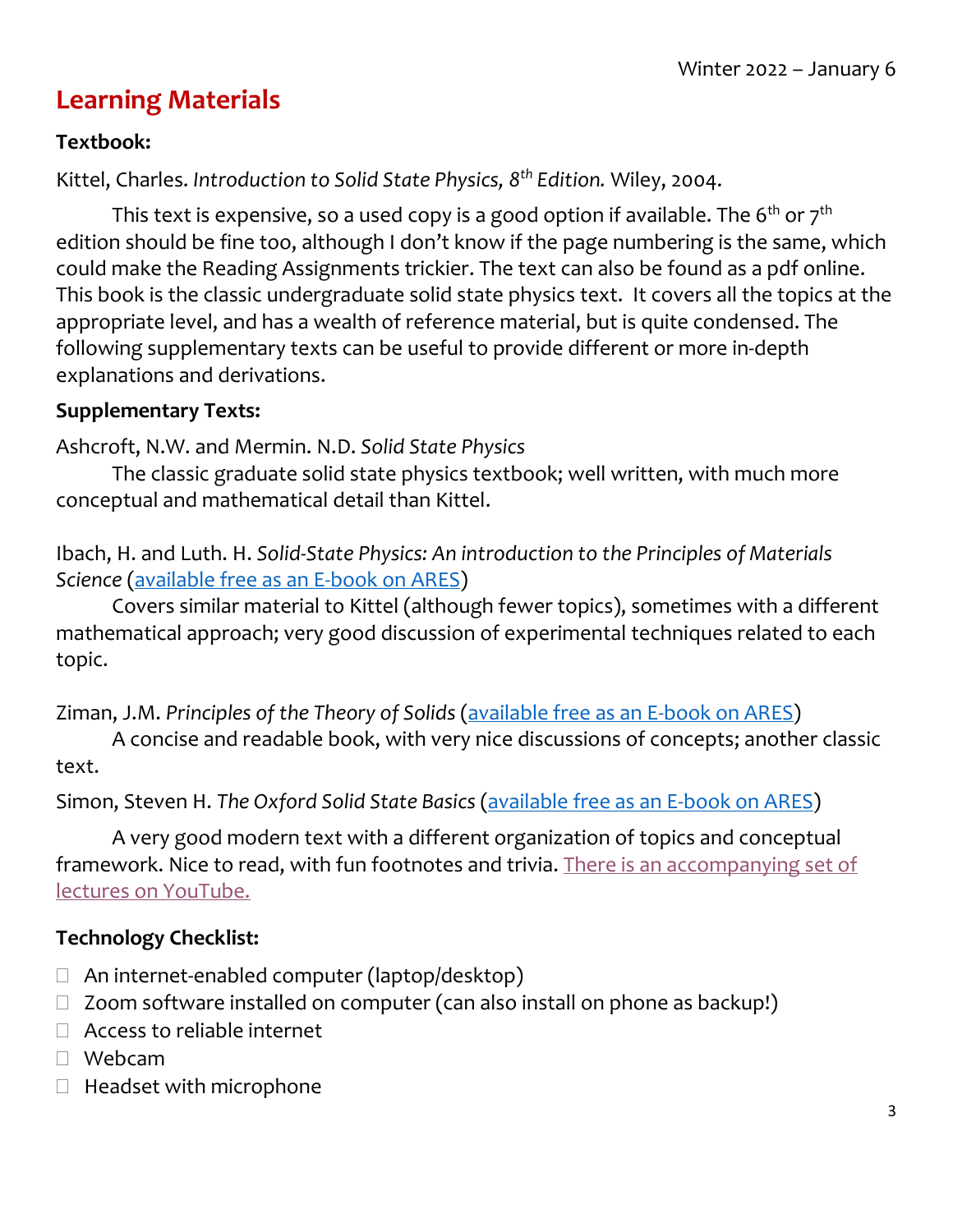#### **Assessment in this Course**

Research about learning strongly suggests that the most important factor in learning is doing the work of reading, writing, recalling, practicing, synthesizing, and analyzing. Learning happens best when students actively engage material on a consistent basis.

#### **Grade Breakdown**

| <b>COMPONENT</b>                     | <b>GRADE VALUE</b> | <b>DESCRIPTION</b>                                                                                                       |
|--------------------------------------|--------------------|--------------------------------------------------------------------------------------------------------------------------|
| <b>ASSIGNMENTS</b>                   | 50%                | 6 or 7 assignments                                                                                                       |
| <b>READING</b><br><b>ASSIGNMENTS</b> | 8%                 | A single question or<br>problem to be<br>completed before<br>each class; completing<br>80% of these earns the<br>full 8% |
| <b>PARTICIPATION</b>                 | 2%                 | Attending 80% of the<br>lectures earns the full<br>2%                                                                    |
| <b>MIDTERM</b>                       | 15%                | Online exam (no e-<br>proctoring) with ~15<br>min follow-up oral<br>exam                                                 |
| <b>FINAL EXAM</b>                    | 25%                | Online exam (no e-<br>proctoring) with ~15<br>min follow-up oral<br>exam                                                 |

#### **Assignments**

There will be six or seven assignments, covering one to two weeks of material.

For the assignments, solutions must be neatly presented and complete, including appropriate diagrams. Students are encouraged to discuss assignments, however, the work that each student submits must be their own. In the assignments, I am looking for understanding and explanation, not just an answer. Please feel free to contact me for help with the assignments.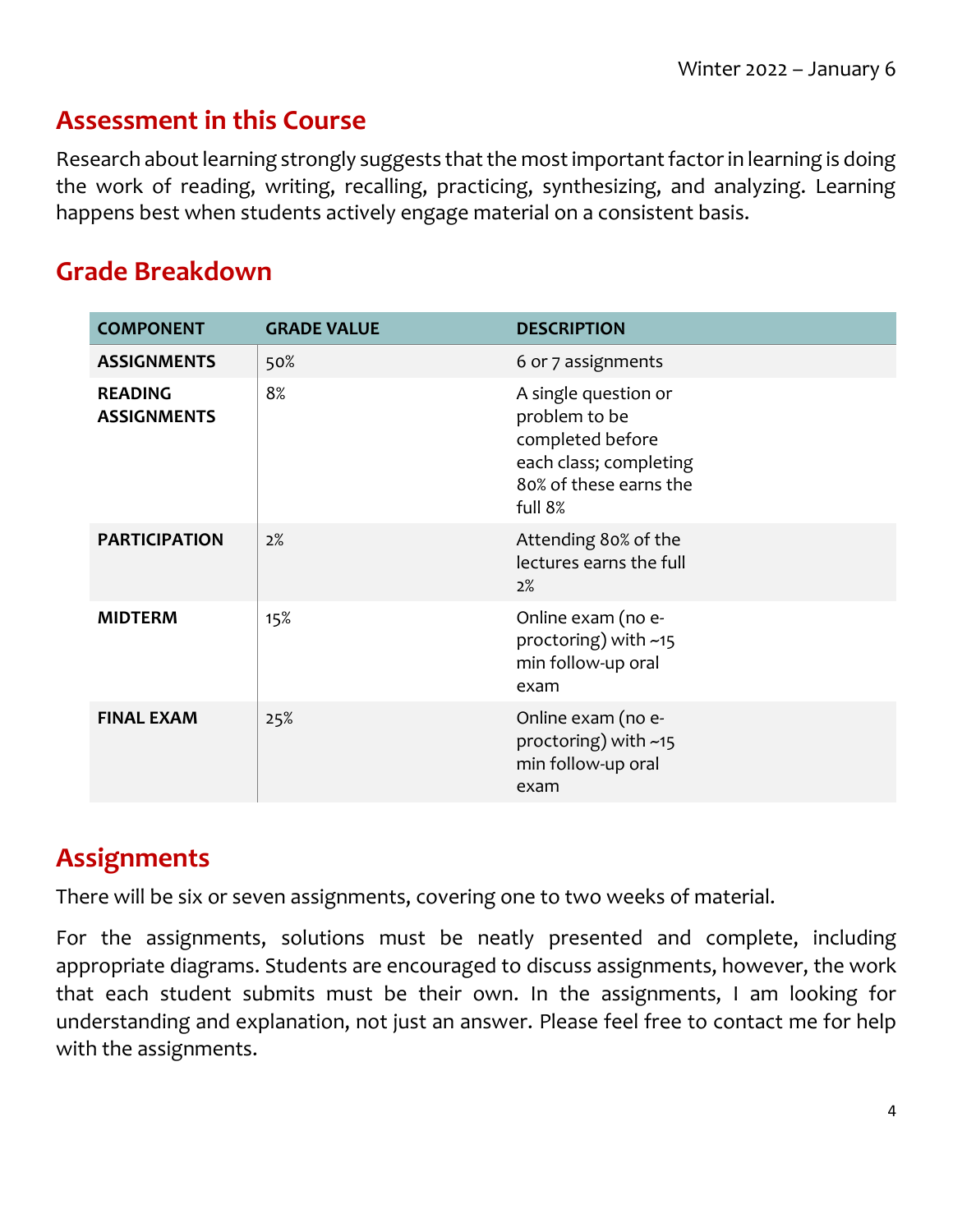#### **Reading Assignments**

There will also be short reading assignments (a single question or problem to work on) due before each class. Completing 80% of these assignments will earn you the full 8% reading assignment mark. These assignments are designed to help you prepare for class, and to reinforce important concepts.

#### **Midterm and Final Exam**

The midterm and final exam will be online. I will not be using e-proctoring. Both the midterm and the final exam will include a follow-up oral component, approximately 15 min in length. The midterm is tentatively scheduled for the week before the winter break, and the final exam will take place during the exam period.

#### **Inclusive Teaching Statement**

I am committed to fostering an environment for learning that is inclusive for everyone regardless of gender identity, gender expression, sex, sexual orientation, race, ethnicity, neurodivergence, ability, age, class, etc., and I hope that our class will support diversity of experience, thought and perspective. I welcome emails or in-person communications to let me know your preferred name or pronoun. I also welcome emails or in-person communications to discuss any concerns, worries or suggestions that you may have in relation to this course, including concerns related to remote learning and the COVID-19 pandemic.

# **Land Acknowledgement**

Here at Carleton University, it is important that we acknowledge that the land on which we gather is the traditional and unceded territory of the Algonquin nation.

# **Community Guidelines**

The following values are fundamental to academic integrity and are adapted from the International Center for Academic Integrity\* . In our course, we will seek to behave with these values in mind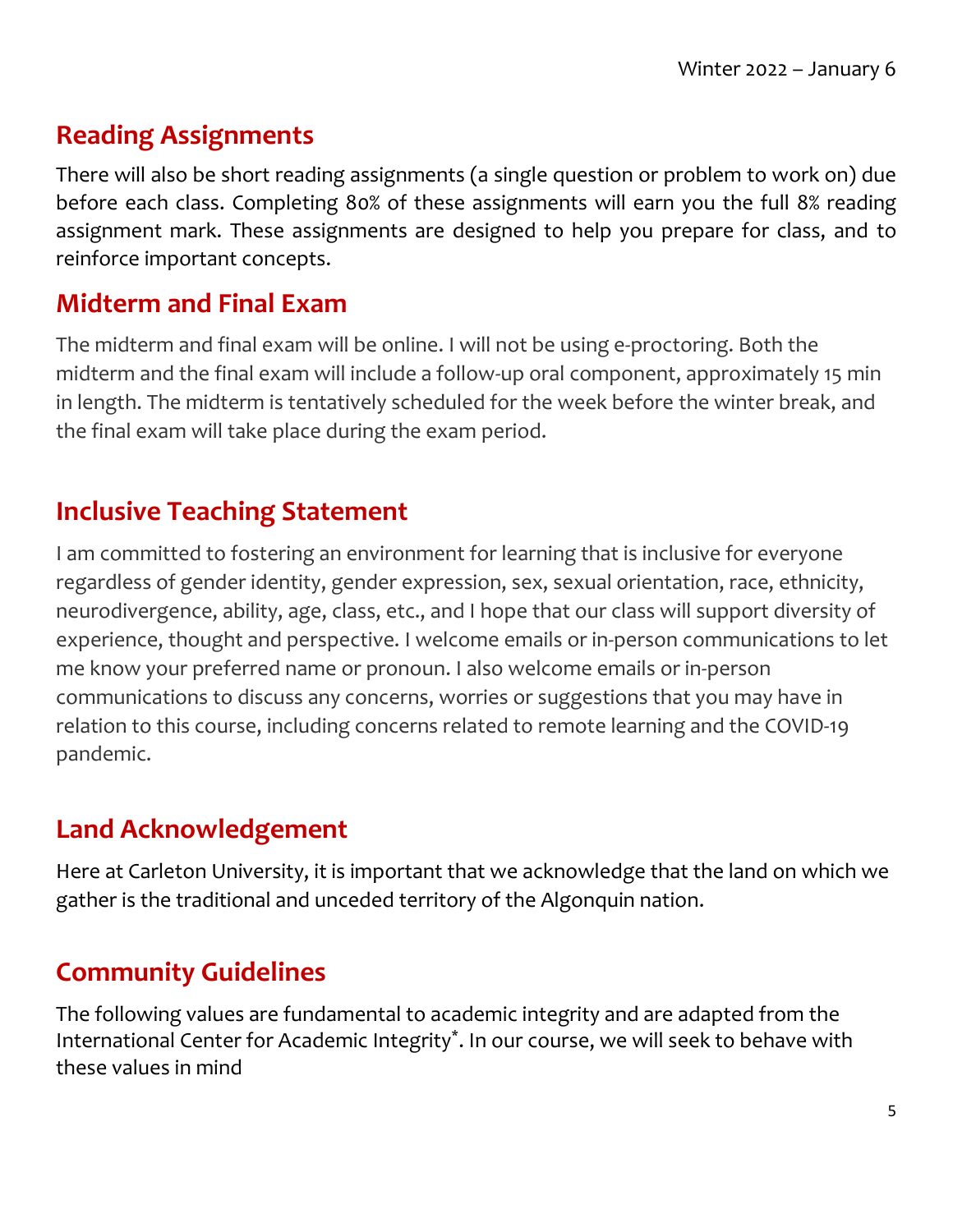|                 | As students, we will                                                                                                                                                                                                          | As a teaching team, we will                                                                                                                                                                                                                                                                       |
|-----------------|-------------------------------------------------------------------------------------------------------------------------------------------------------------------------------------------------------------------------------|---------------------------------------------------------------------------------------------------------------------------------------------------------------------------------------------------------------------------------------------------------------------------------------------------|
| Honesty         | Honestly demonstrate our<br>$\bullet$<br>knowledge and abilities on<br>assignments and exams<br>Communicate openly without using<br>deception, including citing<br>appropriate sources                                        | Give you honest feedback on your<br>$\bullet$<br>demonstration of knowledge and<br>abilities on assignments and exams<br>Communicate openly and honestly<br>$\bullet$<br>about the expectations and standards of<br>the course through the syllabus, and<br>with respect to assignments and exams |
| Responsibility  | Complete assignments on time and<br>٠<br>in full preparation for class<br>Show up to class on time, and be<br>$\bullet$<br>mentally/physically present<br>Participate fully and contribute to<br>team learning and activities | Give you timely feedback on your<br>$\bullet$<br>assignments and exams<br>Show up to class on time, and be<br>$\bullet$<br>mentally & physically present<br>Create relevant assessments and class<br>$\bullet$<br>activities                                                                      |
| <b>Respect</b>  | Speak openly with one another,<br>while respecting diverse viewpoints<br>and perspectives<br>Provide sufficient space for others<br>to voice their ideas                                                                      | Respect your perspectives even while<br>$\bullet$<br>we challenge you to think more deeply<br>and critically<br>Help facilitate respectful exchange of<br>ideas                                                                                                                                   |
| <b>Fairness</b> | Contribute fully and equally to<br>٠<br>collaborative work, so that we are<br>not freeloading off of others<br>Not seek unfair advantage over<br>$\bullet$<br>fellow students in the course                                   | Create fair assignments and exams, and<br>٠<br>grade them in a fair, and timely manner<br>Treat all students equitably<br>٠                                                                                                                                                                       |
| <b>Trust</b>    | Not engage in personal affairs while<br>on class time<br>• Be open and transparent about<br>what we are doing in class<br>Not distribute course materials to<br>$\bullet$<br>others without authorization                     | Be available to all students when we say<br>$\bullet$<br>we will be<br>• Follow through on our promises<br>Not modify the expectations or<br>$\bullet$<br>standards without communicating with<br>everyone in the course                                                                          |
| Courage         | Say or do something when we see<br>$\bullet$<br>actions that undermine any of the<br>above values<br>Accept a lower or failing grade or<br>٠<br>other consequences of upholding<br>and protecting the above values            | Say or do something when we see<br>$\bullet$<br>actions that undermine any of the above<br>values<br>Accept the consequences (e.g., lower<br>$\bullet$<br>teaching evaluations) of upholding and<br>protecting the above values                                                                   |

 $\overline{a}$  This class statement of values is adapted from Tricia Bertram Gallant, Ph.D.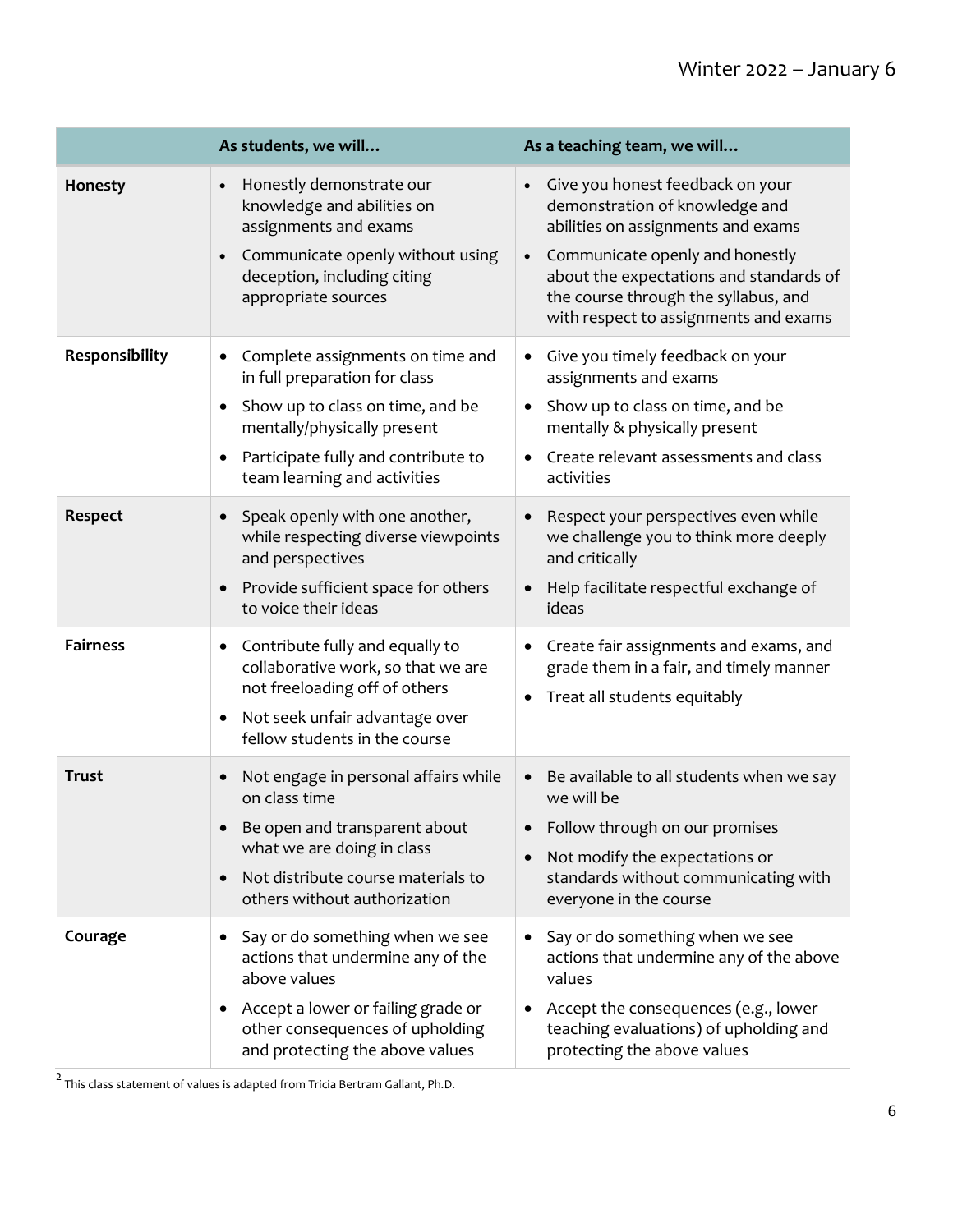# **Special Information Regarding COVID-19**

All members of the Carleton community are required to follow COVID-19 prevention measures and all mandatory public health requirements (e.g., wearing a mask, physical distancing, hand hygiene, respiratory and cough etiquette) and [mandatory self-screening](https://carleton.ca/covid19/screening/) prior to coming to campus daily.

If you feel ill or exhibit COVID-19 symptoms while on campus or in class, please leave campus immediately, self-isolate, and complete the mandatory [symptom reporting tool.](https://carleton.ca/covid19/covid-19-symptom-reporting/) For purposes of contact tracing, attendance will be taken in all classes and labs. Participants can check in using posted QR codes through the cuScreen platform where provided. Students who do not have a smartphone will be required to complete a paper process as indicated on the [COVID-19 website.](http://carleton.ca/covid19)

All members of the Carleton community are required to follow guidelines regarding safe movement and seating on campus (e.g., directional arrows, designated entrances and exits, designated seats that maintain physical distancing). In order to avoid congestion, allow all previous occupants to fully vacate a classroom before entering. No food or drinks are permitted in any classrooms or labs.

For the most recent information about Carleton's COVID-19 response and required measures, please see the [University's COVID](https://carleton.ca/covid19/)-19 webpage and review the [Frequently Asked](https://carleton.ca/covid19/faq/)  [Questions \(FAQs\).](https://carleton.ca/covid19/faq/) Should you have additional questions after reviewing, please contact [covidinfo@carleton.ca.](mailto:covidinfo@carleton.ca)

Please note that failure to comply with University policies and mandatory public health requirements, and endangering the safety of others are considered misconduct under the [Student Rights and Responsibilities Policy](https://carleton.ca/studentaffairs/student-rights-and-responsibilities/). Failure to comply with Carleton's COVID-19 procedures may lead to supplementary action involving Campus Safety and/or Student Affairs.

#### **Note About COVID-19 & Mental Health**

The global pandemic has led to extra stress and uncertainty for everyone, and while we may all be experiencing the same storm, this does not mean that we are all in the same boat! If you are struggling, please do not hesitate to reach out. I am happy to listen, and/or direct you to resources that might help. In terms of class, if you need extra help or missed a lesson, don't stress! Email me and we will set a time to meet. I'll work with you, I promise. Remember that Carleton also offers an array of mental health and well-being resources, which can be found [here.](https://carleton.ca/wellness/)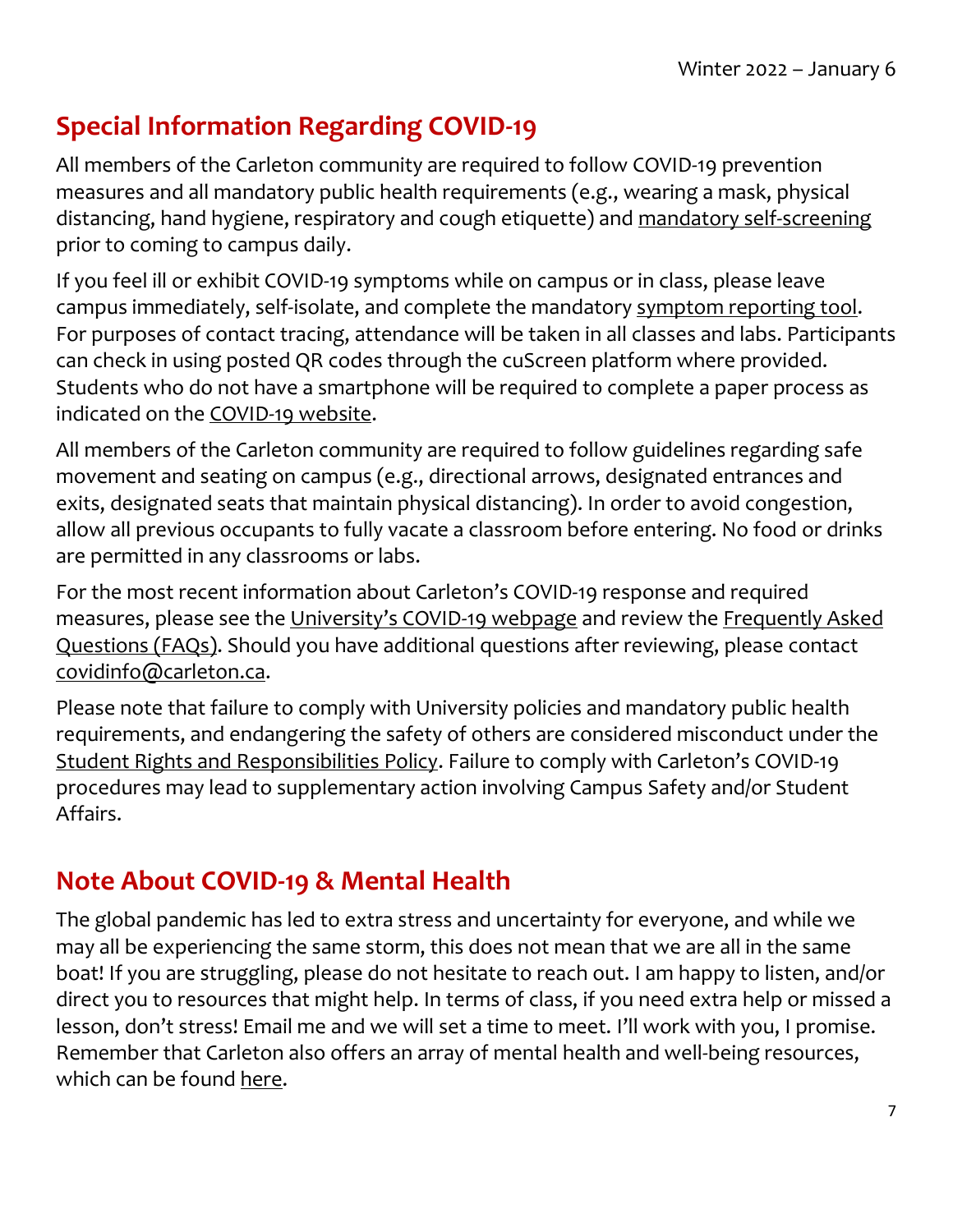#### **Children & video sessions**

You are welcome to have children with you during video sessions as I fully understand that childcare situations may be complicated for many of us at this time. Do your best to participate and engage, but also please get in touch with me if you have any questions or concerns.

# **University Policies**

In accordance with the Carleton University Undergraduate Calendar Regulations, the letter grades assigned in this course will have the following percentage equivalents:

 $A+ = 90-100$   $B+ = 77-79$   $C+ = 67-69$   $D+ = 57-59$  $A = 85-89$   $B = 73-76$   $C = 63-66$   $D = 53-56$  $A = 80-84$   $B = 70-72$   $C = 60-62$   $D = 50-52$  $F = 50$ WDN = Withdrawn from the course ABS = Student absent from final exam DEF = Deferred FND = (Failed, no Deferred) = student could not pass even with 100% on final exam

#### **Academic Accommodations, Regulations, Plagiarism, Etc.**

Carleton University is committed to providing access to the educational experience in order to promote academic accessibility for all individuals.

Academic accommodation refers to educational practices, systems and support mechanisms designed to accommodate diversity and difference. The purpose of accommodation is to enable students to perform the essential requirements of their academic programs. At no time does academic accommodation undermine or compromise the learning objectives that are established by the academic authorities of the University. More information can be found at:<https://students.carleton.ca/course-outline/>

University rules regarding registration, withdrawal, appealing marks, and most anything else you might need to know can be found on the university's website, here:

<https://calendar.carleton.ca/undergrad/regulations/academicregulationsoftheuniversity/>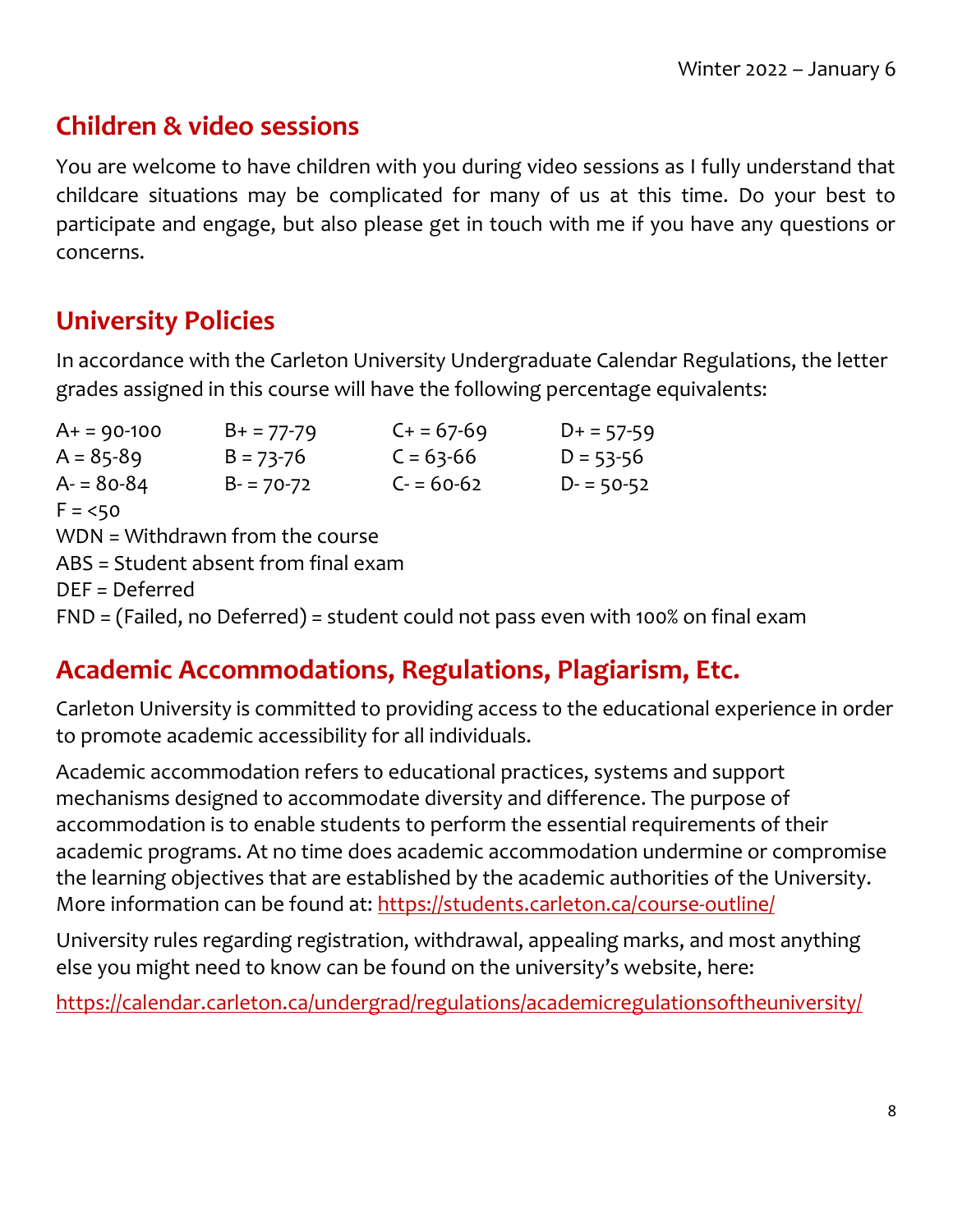#### **Academic Accommodations for Students with Disabilities**

If you have a documented disability requiring academic accommodations in this course, please contact the Paul Menton Centre for Students with Disabilities (PMC) at 613-520-6608 or [pmc@carleton.ca](mailto:pmc@carleton.ca) for a formal evaluation or contact your PMC coordinator to send your instructor your Letter of Accommodation at the beginning of the term. You must also contact the PMC no later than two weeks before the first in-class scheduled test or exam requiring accommodation (if applicable). After requesting accommodation from PMC, meet with your instructor as soon as possible to ensure accommodation arrangements are made. For more details, visit the [Paul Menton Centre website.](http://carleton.ca/pmc)

#### **Addressing Human Rights Concerns**

The University and all members of the University community share responsibility for ensuring that the University's educational, work and living environments are free from discrimination and harassment. Should you have concerns about harassment or discrimination relating to your age, ancestry, citizenship, colour, creed (religion), disability, ethnic origin, family status, gender expression, gender identity, marital status, place of origin, race, sex (including pregnancy), or sexual orientation, please contact the [Department of Equity and Inclusive Communities](https://carleton.ca/equity/) at [equity@carleton.ca.](mailto:equity@carleton.ca)

# **Religious Obligations**

Please contact me with any requests for academic accommodation during the first two weeks of class, or as soon as possible after the need for accommodation is known to exist. For more details, please review the [Student Guide to Academic Accommodation \(PDF, 2.1](https://carleton.ca/equity/wp-content/uploads/Student-Guide-to-Academic-Accommodation.pdf)  [MB\).](https://carleton.ca/equity/wp-content/uploads/Student-Guide-to-Academic-Accommodation.pdf)

#### **Survivors of Sexual Violence**

As a community, Carleton University is committed to maintaining a positive learning, working and living environment where sexual violence will not be tolerated, and where survivors are supported through academic accommodations as per Carleton's Sexual Violence Policy. For more information about the services available at the university and to obtain information about sexual violence and/or support, visit: [https://carleton.ca/sexual](https://carleton.ca/sexual-violence-support/)[violence-support/](https://carleton.ca/sexual-violence-support/)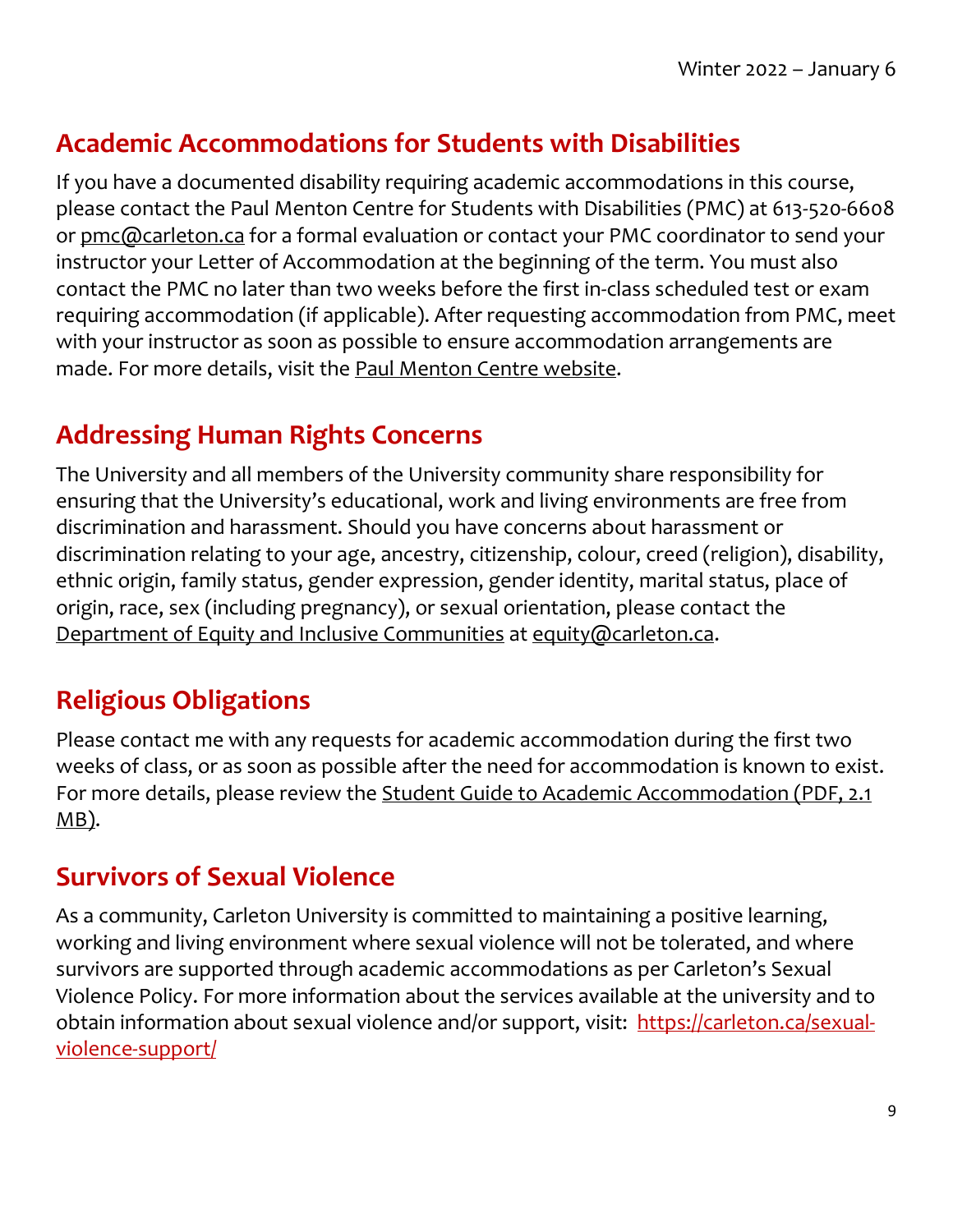#### **Accommodations for Missed Work**

Carleton recognizes that these are unprecedented times during the COVID-19 pandemic, and that students may be experiencing greater stress and other life factors that are not in their control. As a result, Carleton has put into place a protocol for students to apply for accommodations using a self-declaration form in the event of missed work. The form can be found at: <https://carleton.ca/registrar/wp-content/uploads/self-declaration.pdf>

#### **For Pregnancy**

Please contact me with any requests for academic accommodation during the first two weeks of class, or as soon as possible after the need for accommodation is known to exist. For more details, please review the [Student Guide to Academic Accommodation](https://carleton.ca/equity/wp-content/uploads/Student-Guide-to-Academic-Accommodation.pdf) (PDF, 2.1 [MB\).](https://carleton.ca/equity/wp-content/uploads/Student-Guide-to-Academic-Accommodation.pdf)

#### **Accommodation for Student Activities**

Carleton University recognizes the substantial benefits, both to the individual student and for the university, that result from a student participating in activities beyond the classroom experience. Reasonable accommodation must be provided to students who compete or perform at the national or international level. Please contact me with any requests for academic accommodation during the first two weeks of class, or as soon as possible after the need for accommodation is known to exist. For more details, see the [Senate Policy on Accommodation for Student Activities \(PDF, 25KB\).](https://carleton.ca/senate/wp-content/uploads/Accommodation-for-Student-Activities-1.pdf)

# **Academic Integrity**

Academic misconduct undermines the values of honesty, trust, respect, fairness, and responsibility that we expect in this class. Carleton University provides supports such as academic integrity workshops to ensure, as far as possible, that all students understand the norms and standards of academic integrity that we expect you to uphold. Your teaching team has a responsibility to ensure that their application of the Academic Integrity Policy upholds the university's collective commitments to fairness, equity, and integrity. (adapted from Carleton University's Academic Integrity Policy, 2021).

#### **Examples of actions that do not adhere to Carleton's Academic Integrity Policy include:**

- Plagiarism
- Accessing unauthorized sites for assignments or tests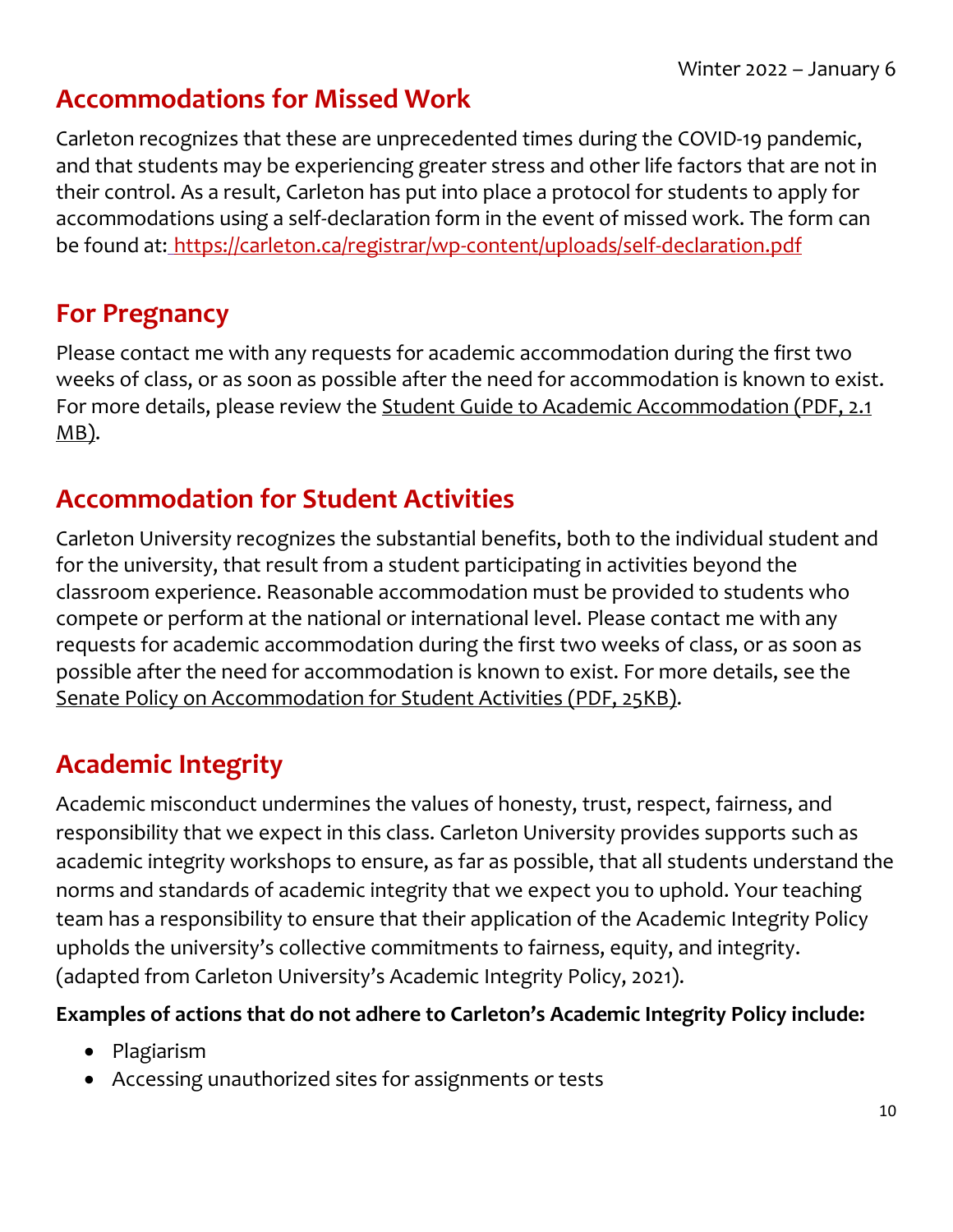• Unauthorized collaboration on assignment and exams

#### **Sanctions for not abiding by Carleton's Academic Integrity Policy**

A student who has not adhered to Carleton's Academic Integrity Policy may be subject to one of several sanctions:

- **1.** If you take full responsibility for your actions, and it is the first time you have violated the policy, you will receive zero on the assessment. If you are found to have violated the policy but do not take responsibility, an additional grade deduction will be applied (e.g. an A- will become a  $B_{+}$ )
- **2.** Subsequent violations of the policy may result in more severe sanctions such as failing the course, suspension from all studies and/or expulsion.

#### **Process of an Academic Misconduct Investigation**

**Step 1**: The instructor believes misconduct has occurred and submits documentation to the Dean of the Faculty of Science.

**Step 2**: The Dean reviews documentation and can proceed with or dismiss the allegation.

**Step 3**: If sufficient evidence, the student receives an allegation statement by email. Ombuds services is copied on the email.

**Step 4**: The student provides a written response to the evidence provided.

**Step 5**: Either party may request a meeting between student, dean, and the ombudsperson.

**Step 6**: Dean informs the student of the decision.

**Appeal**: Student has the right to appeal the decision.

Additional details about this process can be found on [the Faculty of Science Academic](https://science.carleton.ca/academic-integrity/)  [Integrity website.](https://science.carleton.ca/academic-integrity/) Students are expected to familiarize themselves with and follow the Carleton University [Student Academic Integrity Policy.](https://carleton.ca/registrar/academic-integrity/) The Policy is strictly enforced and is binding on all students.

#### **Plagiarism**

Plagiarism is the passing off of someone else's work as your own and is a serious academic offence. For the details of what constitutes plagiarism, refer the **Faculty of Science**